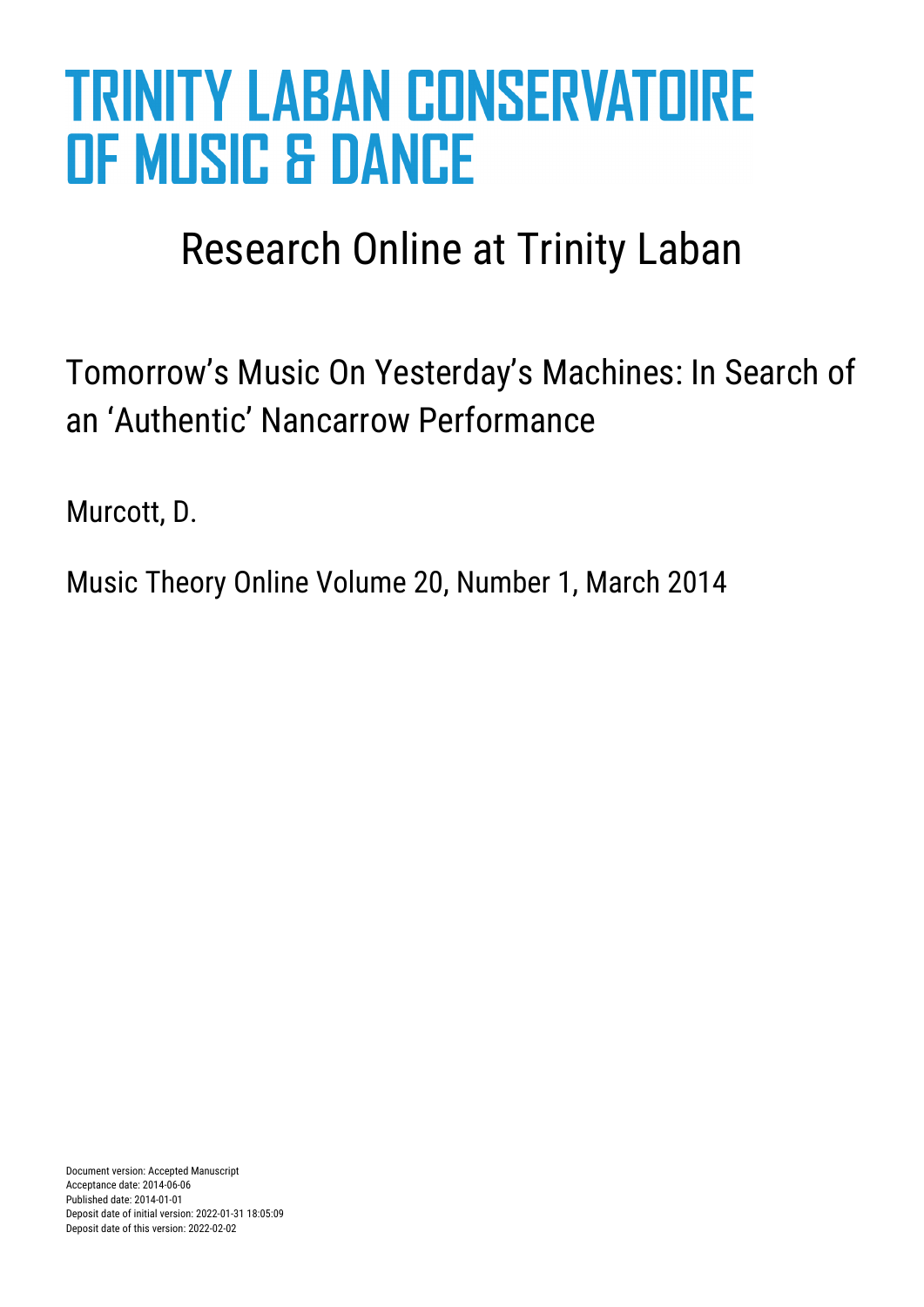

Volume 20, Number 1, March 2014 Copyright © 2014 Society for Music Theory

### Tomorrow's Music On Yesterday's Machines: In Search of an 'Authentic' Nancarrow Performance

Dominic Murcott

NOTE: The examples for the (text-only) PDF version of this item are available online at: http://www.mtosmt.org/issues/mto.14.20.1/mto.14.20.1.murcott.php

KEYWORDS: Conlon Nancarrow, player piano, authenticity, Impossible Brilliance, London Sinfonietta

ABSTRACT: In April 2012 London's Southbank Centre hosted a two-day festival entitled "Impossible Brilliance: The Music of Conlon Nancarrow." A three-way collaboration between the Southbank, London Sinfonietta and Trinity Laban Conservatoire of Music and Dance, the event included what was probably the second ever performance of the complete Studies for Player Piano over ten 40-minute concerts. During the two or more years it took to develop the event it became clear that programming these works posed a great number of artistic and practical questions for which there are few existent performance traditions. The author was the instigator and curator of the festival and this essay discusses these issues and explore the solutions that emerged. The first section examines the unique qualities of the Studies in their original form and surveys the many ways the Studies have already been presented in performance and on recordings; the second is a report on the approach adopted for the festival. The article concludes with a brief discussion of broader issues of authenticity and reproduction raised by the process of curating the event to suggest that Nancarrow's work emerged from a particular, non-repeatable historical moment.

*Received January 2014*

#### **Introduction**

[1] Approximately two thirds of Conlon Nancarrow's music was conceived for the player piano, a technology that was already becoming antiquated by the time he began exploring it in 1947. Up until the personal computer music revolution of the 1980s, however, it was the only tool capable of realizing his complex musical ideas, which continually strayed beyond live performers' technical and temporal ability. It also allowed him complete autonomy over his compositions from conception to performance, anticipating the practices of the home studio towards the end of the twentieth century. As Kyle Gann points out, it also protected Nancarrow from the usual feedback loop, "in which what we create is conditioned, in part, by the reactions we've received to what we've already created" (Gann 2014, [7]). While this approach enabled him to generate a unique body of work, it also severely limited the practicality of the Studies as performance pieces. Recordings of the fifty or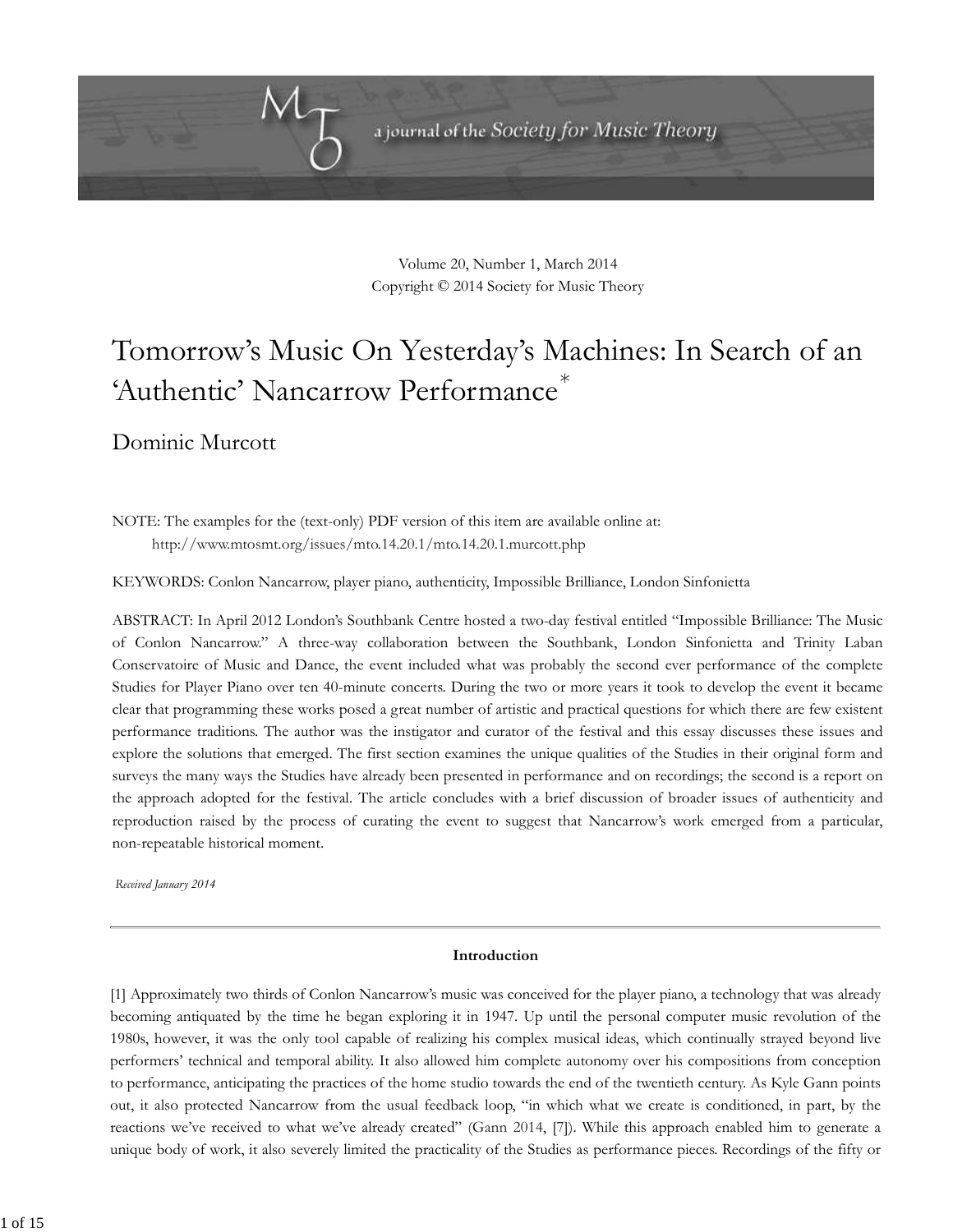so "Studies for Player Piano" have been a highly successful means of disseminating Nancarrow's work; indeed they have been the primary vehicle for his modest rise to fame, but actual player piano performances of them are elusive. There is an increasing appetite for arrangements of the Studies but it seems ironic that just as Nancarrow's chamber music, be it arrangements or native chamber works, has become embedded in performance culture, the opportunity to experience his pioneering player piano works in the way the composer did is rapidly disappearing.

[2] In April 2012 the author curated a two-day festival entitled "Impossible Brilliance: The Music of Conlon Nancarrow" at London's Southbank Centre.<sup>(1)</sup> A three-way collaboration between the Southbank, London Sinfonietta and Trinity Laban Conservatoire of Music and Dance, the event included what was probably the second ever performance of the complete Studies for Player Piano over a series of ten 40-minute concerts.<sup>(2)</sup> This essay discusses the unique issues involved with presenting these works and explores the solutions that emerged. The first section examines the nature of the Studies in their original form and surveys the many ways the Studies have already been presented in performance and on recordings; the second is a report on the approach adopted for the festival. Detailed analysis of the works themselves is not attempted and any interested readers should refer to Kyle Gann's excellent book on the subject (1995), as well as other contributions to this special issue by Bugallo (2014), Callender (2014), Nemire (2014), and Thomas (2014).

[3] The final section is a brief sketch of broader questions of authenticity related to Nancarrow and the player piano that arise when curating a festival such as the one reported here. Developing such a festival unsurprisingly meant being intensely practical for most of the time. All the same, it prompted considerable reflection on the exceptional nature of Nancarrow's practice. So the concluding section is used as an opportunity to begin capturing those reflective moments. The discussion ends with the suggestion that his contribution may be regarded as a never-to-be-repeated moment in history and that while the opportunity for hearing his work "live" on a player piano rather than a recording is rare and takes enormous effort, the result is important and artistically valuable.

#### **The Studies in Their Original Form**

[4] The two player pianos that Nancarrow used for the majority of his work, plus his complete archive, currently reside at the Paul Sacher Foundation in Basel so it seems appropriate to discuss them in the present tense.<sup>(3)</sup> They are uprights which according to their serial numbers and the Pierce Piano Atlas were built in 1925 and 1926 in New York by Marshall and Wendell and incorporate an Ampico reproducing system. Fully functioning standard pianos, they are also capable of playing Ampico format rolls via a built-in electrically powered suction pump. Once a roll has been loaded onto the spool, the speed that the paper will scroll past (and consequently the music will play) can be set from a slider showing nominal tempo values. All the operator has to do is click a lever into the "on" position. The piano then plays the composition with no further interaction required and, provided the appropriate perforations are included, it will automatically reroll at the end of the piece. All instruments that play rolls can be described as player pianos, but they divide into two subgroups. Electrically powered ones such as Nancarrow's are called "reproducing pianos" as opposed to pianolas—(a name which, like the hoover in the UK, began as a specific company's product and over time has become adopted as a generic term for vacuum cleaner) —which are to be pumped with pedals. The crucial difference is that tempo, dynamics, and some articulation are provided by the person playing the pianola, allowing for considerable interpretation of the music, while each playing of a roll on Nancarrow's reproducing pianos would, for all intents and purposes (providing the tempo was not changed), be identical.

[5] Dynamics on the Ampico system work by splitting the keyboard into higher and lower halves then treating each as a singular entity, so that while the two halves can have different dynamics all notes of each half are nominally of the same volume at any given moment. The mechanical accuracy of the dynamics also means that repeated notes could, if the composer so desired, be entirely consistent, even at speeds far above the ability of human players. It was designed to reproduce a sophisticated range of dynamics including crescendos and diminuendos, but Nancarrow's dynamic language was invariably tiered into relatively simple, even crude steps. Study No. 24, for example, alternates between sections at *pp* and *ff* with no other dynamic markings for an arresting effect, while Study No. 21 uses only a few dynamic changes to help the higher voice match the volume of the lower towards the end. Study 3a is simply marked *ff sempre*.

[6] Nancarrow altered the timbre of the instruments by placing metal on the striking face of the hammers. One has a strip of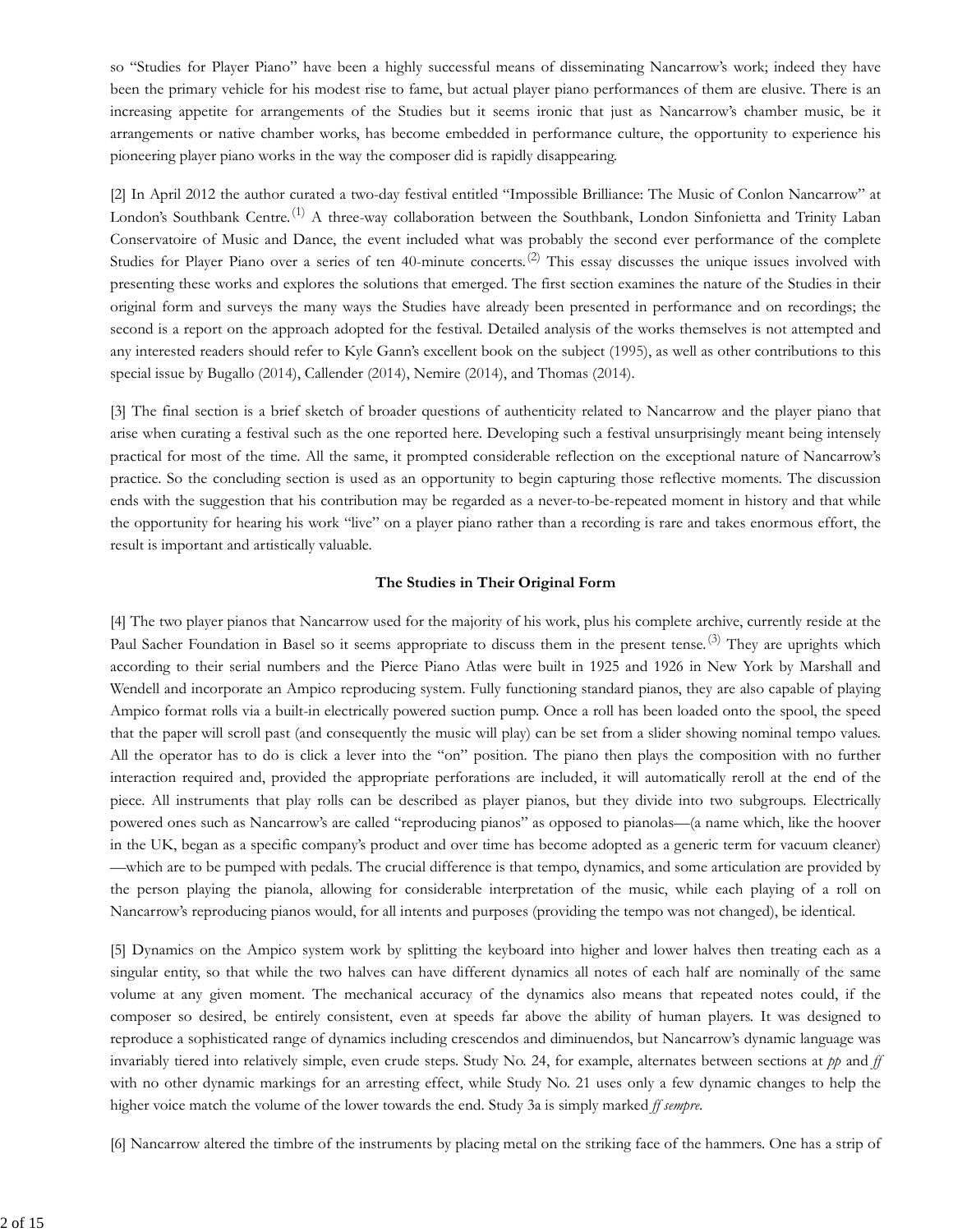metal encasing the whole hammer; see **Figure 1**. The other has tacks held in place by a leather strip; see **Figure 2.** (Various sources misleadingly state that one of the pianos simply has leather strips covering the hammers.) The timbre is noticeably different between the two, with the tacked one being preferred by Nancarrow for the majority of the Studies. This so called "tack piano" technique was well used by nineteenth-century bar pianists for a more penetrating sound, but also was something that Bach lovers, notably Glen Gould some years later, used to combine the piano's volume and dynamics with the harpsichord's clarity of attack.<sup>(4)</sup> In a letter to the musicologist Monika Furst-Heidtmann in 1980, Nancarrow wrote that he altered the timbre "to make the attack more precise. For the same reason that Bach sounds so much better on the harpsichord than on piano."<sup>(5)</sup> Nancarrow also accentuated this precision by having dampers added to the full range of hammers, the upper 22 being undampened on the original model.

[7] The Studies are written almost exclusively without sustain pedal (with a couple of notable exceptions such as during the 1,000 note assault at the end of Study No. 25), so sympathetic vibrations are largely limited to any notes that happen to be sustained when another is sounded. Combined with the metal hammers this produced notes with a sharp attack, a thin sustain, and a rapid decay. Furthermore his studio, where the Studies were "born" and where the most widely heard recordings were made, had limited reverberation. Approximately 9 meters by 5 meters in size, the sonic reflectivity of the stone floor and breeze blocked walls were diminished by non-parallel surfaces, an inner ceiling made from hardboard, bookshelves, furniture, and a great deal of general clutter.<sup>(6)</sup> Nancarrow's experience of this non-reverberant acoustic is evident in the best known recordings: the 1750 Arch ones (Nancarrow 1977) and the Wergo Collection (Nancarrow 1988), both produced by Charles Amirkhanian and recorded in the presence of the composer, on his own player pianos and in his own studio.

[8] Finally the size of the studio meant that the composer and any guests who heard the pianos were closer to the piano than the audience would usually be in a traditional concert hall. Having purchased an identical Marshall and Wendell Ampico Reproducing Piano and "tacking" the hammers, the author was able to take some loudness readings with a sound level meter. With the top open, Study No. 3a was measured at two meters as averaging 96dB (A weighting) and peaking at 99dB. Classical concerts, on average, do not exceed 90dB(A) (Petrescu 2008). Given the dynamic range of most classical music, the average is considerably quieter. In addition the sound of the player mechanism is itself quite loud and projects primarily from the front of the pianos, but once the paper leader has passed, is effectively masked by the music. While this can be lessened for recordings by placing the microphones behind the instrument, the effect for the "live" listener is not dissimilar to the relationship between needle noise and music at the start of a vinyl LP. To illustrate, **Example 1** provides a film of Nancarrow's quaint "Hello" joke recorded by the author on Nancarrow's leather/tacked piano at the Sacher Foundation in 2010. The microphones were placed approximately one meter in front of the piano.

[9] Every Study, or movement of a Study, is punched on an individual roll, and each one takes up to a minute to reroll after the piece has finished. Removing a roll (generally tightening it by hand afterwards for safe keeping) then inserting a new one may take another minute so there can be no rapid succession of pieces on the same piano as we are used to on the recordings. The process of roll changing is in itself a gentle piece of theatre that demands its own sedate tempo in keeping with Nancarrow's calm personality, but in direct contrast to the Studies themselves.

[10] There are four Studies that are written for two player pianos, Nos. 40, 41, 44 and 48. Because Nancarrow's pianos sound noticeably different due to the preparations, whenever the two were required to play at once the different timbres serve to reinforce the individual parts.<sup>(7)</sup> In Study No. 44 the pianos are unsynchronized but the remaining three require precise synchronization. This was something that Nancarrow was not able to achieve himself without trial and error. The synchronization on the 1998 recordings was achieved by recording the parts separately on the same instrument then combining them by lining up the ends and dubbing them together backwards. $(8)$ 

#### **The Studies in Performance**

#### *Concerts of Recordings*

*...in general I prefer the tape because it's exactly the way I wanted it from my studio*.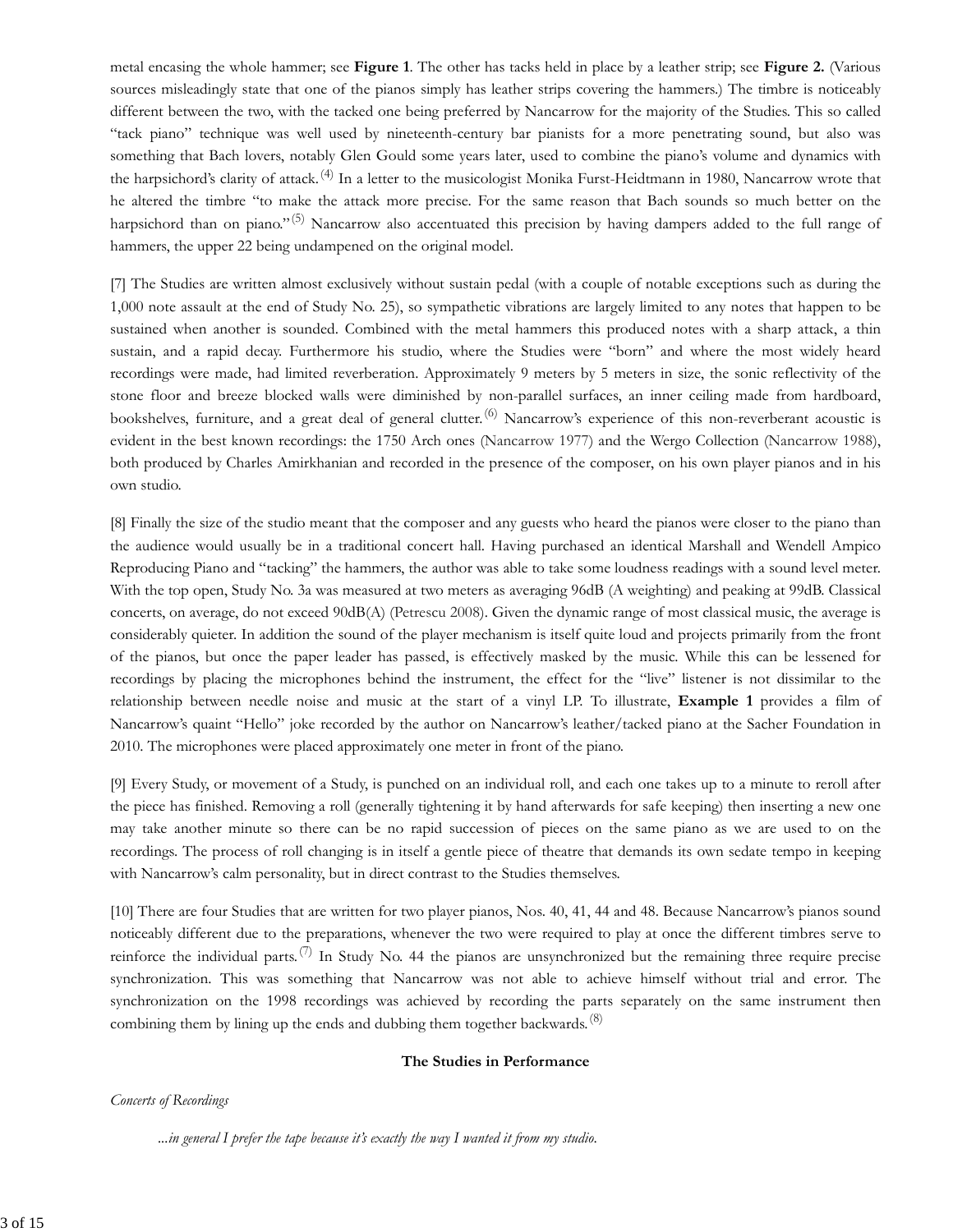[11] The above quote is Nancarrow's response to a question by Bruce Duffie in 1987, who asked his opinion on recordings of his own instruments being played in concert versus his Studies being "performed" on a player piano other than his own (Duffie 1987). Aside from a single occasion in Mexico City in 1962 when the pianos were moved to the Instituto Nacional de Bellas Artes for a concert, the only people who witnessed the Studies played on his own pianos were guests who visited the studio. There were however a number of good recordings in circulation by this time, most famously the ones of Studies 1, 2, 4, 5, 6, and 7 that Merce Cunningham used for his 1960 piece "Crises." When Nancarrow started to become well known in the 1980s he began to present the Studies on tape at concerts, and although he was evidently content with the idea of an audience listening to a tape, he perhaps underestimated (or more likely was entirely uninterested in) the excitement that admirers of his music felt about his studio. In New York in 1982, on the eve of his 70th birthday, the Group For Contemporary Music presented a concert in Nancarrow's honor. Study No. 41 was played from tape, and according to Tracy Caras, quite loudly and successfully. In a letter to Nancarrow shortly afterwards Caras describes fellow writer Cole Gagne's response: "Cole griped that it should have been played even louder, but you know Cole. He's spoiled. Once you've heard this stuff in your studio, it's tough to accept hearing it anyway/anywhere else."<sup>(9)</sup>

[12] When Nancarrow attended the 1985 Almeida Festival in London, his work was once again presented on tape at the Union Chapel in Islington. The venue is an 800-seat church with a sizeable but not overwhelming reverb thanks to its unusual octagonal design. Composer Stephen Montague was in charge of sound and recalls,

When Nancarrow arrived for the rehearsal I asked if he wanted the playback levels to recreate the pieces as they might sound on a real player piano on stage using two speakers at the front, or, fill the hall with a large 'symphonic' performance. There was no hesitation—Nancarrow wanted the pieces played at high impact levels and projected over all eight loudspeakers surrounding the audience. (Correspondence with the author, July 2012)

The volume would not only have been closer to the dB level of the pianos up-close but would also have increased the clarity of the attack of the notes, overriding some of the hall's acoustic signature and reinforcing the suggestion of Nancarrow's enjoyment of the sound of the instrument with as little environmental coloring as possible. Given that classical music practitioners generally *demand* an acoustic that will color the raw sound of their instruments, this clearly differentiates his aesthetic.

#### *Player Piano Concerts*

[13] Like the two categories of player pianos themselves, there are two significant categories of player piano performances. The late Jürgen Hocker, a player piano enthusiast from Germany, gave numerous performances throughout Europe from 1987 to 2010 on his Bösendorfer Grand with an Ampico system, with Nancarrow in attendance for a number of them up to 1991. Although the hammers were also prepared with metal, the tone was not as harsh as that of Nancarrow's own—but it apparently met with his approval. However, even in 1990 Nancarrow still seemed to favor tape when describing Hocker's performances: "It's strange that a very good tape of my things in the studio is probably better than this thing that this man has" (Wheen 1990, 10). Hocker later added a Fischer Grand to his collection with which he was able to perform the two-piano Studies. The MDG label has released the complete series on CD allowing us a chance to hear these versions, which though crisp and clear have a traditional concert hall ambience. It seems that Hocker's aesthetic interest was to present the Studies in a more traditional manner, but in doing so sanitize them, increasing their perceived distance from the listener to concert standards and smoothing out the sharp edges that make the original recordings, particularly the 1750 Arch ones, so exciting and unusual. Nancarrow clearly appreciated Hocker's support, as repeatedly documented in Hocker's (2012) memoirs of their time together.

[14] The second category of player-piano performances involves pedaled pianolas. The two primary exponents of this are Rex Lawson in London and Wolfgang Heisig in Leisnig in the former East Germany. Both play "push-up" player pianos. These pedal-powered instruments contain roll-playing mechanisms but instead of being built into an actual piano they feature a series of wooden "fingers" which, when fitted over a normal keyboard, will play the notes of any piano. What these instruments and players bring to the Studies is, crucially, the ability to adjust tempo during performance. When he met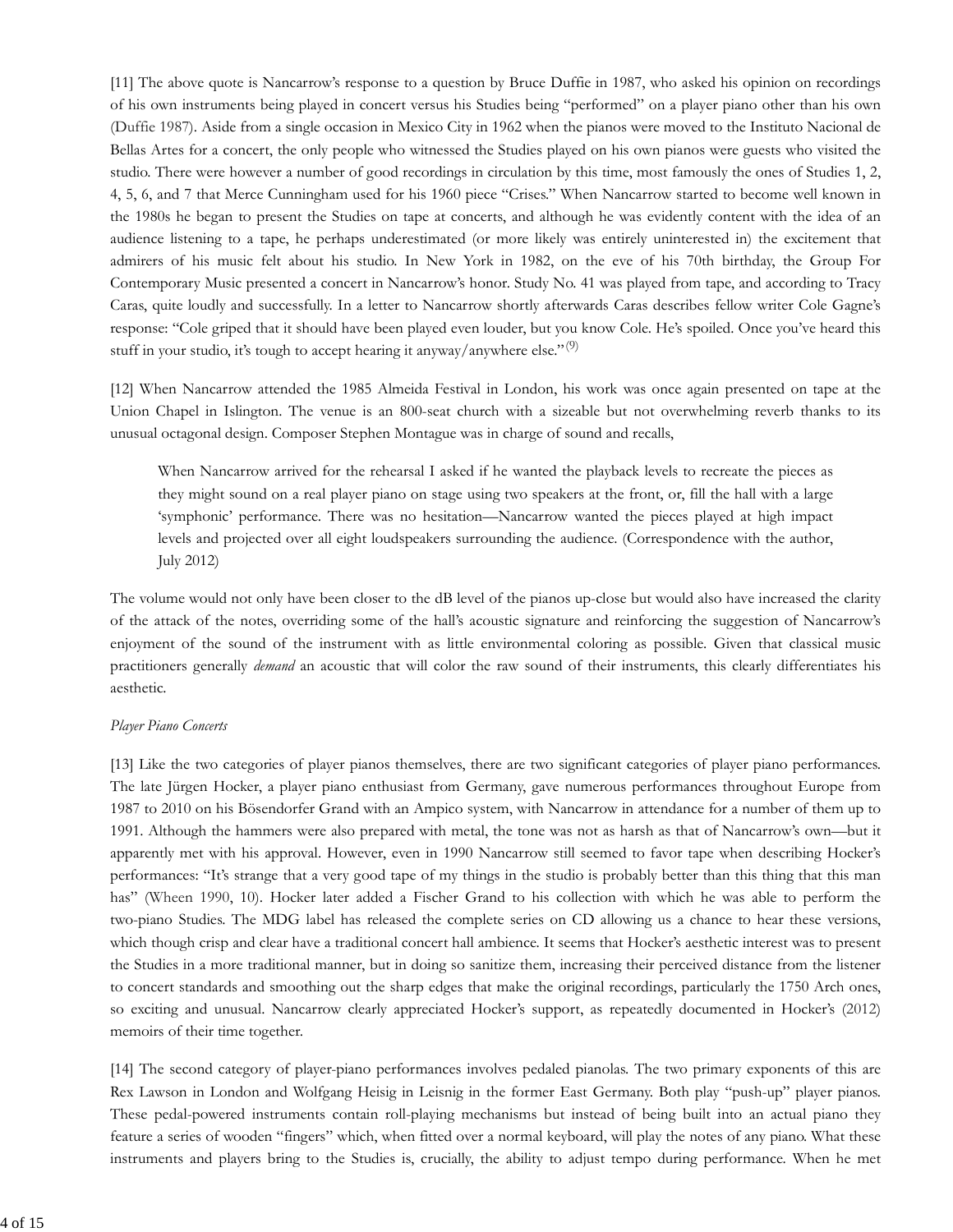Lawson in 1985 Nancarrow realized that the tempo flexibility that the instrument afforded allowed the player piano to function in an ensemble setting, and he was so impressed by Lawson's mastery that he began plans for a concerto for pianola and orchestra. This was unfulfilled in his lifetime but he did leave Studies 49a, b and c as a blueprint for this work. (A number of versions of this have now been performed, including a new one featuring Lawson at Impossible Brilliance, but this story is complex enough to warrant its own essay.) Given suitable timing references, the flexible tempos also allow two players to play the two-piano Studies, something that Heisig and Lawson have done on several occasions using synchronized click-tracks.

[15] The other aspect that the pianolas bring is a more traditional sense of performance, allowing the audience to applaud an actual performer. Lawson's opinion is that the Studies are enhanced by this aspect and without human interaction their density can otherwise render them unapproachable. Lovers of computer music however, who have commonly experienced performances played on speakers alone may be less concerned. In describing the concert experience of the studio composer's work, Simon Emmerson writes: "although we may know it is fixed (and may have heard it before), the ritual of the performance still allows us to experience the 'game' of the narrative as it unfolds" (2007, 26).

[16] The modern equivalent of the player piano is Yamaha's Disklavier family of instruments; fully functioning pianos with an inbuilt system allowing them to be played automatically from an internal sequencer or any external MIDI source. Unlike a player piano, the system makes almost no mechanical noise which theoretically should be preferable, but, to revisit an earlier analogy, vinyl lovers may enjoy LPs specifically because of the mechanical relationship and needle noise. There is then the issue of creating or acquiring MIDI versions of the Studies: sound artist Trimpin made MIDI files of the complete works directly from Nancarrow's rolls in the late 1980s, but aside from making them available for a limited number of not-for-profit uses they are as yet unpublished (see Willey 2014 for a more in-depth discussion of the issues involved in editing these files). Scores for approximately half of the Studies are available but it is a formidable task to program then into MIDI due to their density, temporal complexity and, in the case of many of the later ones, their use of Nancarrow's own proportional notation. A further problem is with MIDI itself: by computer standards an immature protocol from the early 1980s which remains functional for almost all contemporary electronica and pop music but was not conceived with Nancarrow in mind. Overly dense material causes "log jams" resulting in time lags or missed notes. Nevertheless MIDI versions have been created and Disklavier performances continue to occur (for example in 2012 at MuTeFest, at the Sibelius Academy in Finland).<sup>(10)</sup>

#### *Electronic Versions*

[17] A number of composers have made what seems like an obvious leap by taking Nancarrow's Studies fully into the digital domain. Robert Willey's 1986 realization arranges the monotimbral 12-part canons of Study No. 37 into 12 synthesized voices, each having individual sonic qualities, thus allowing the ear to find the horizontal lines that combine to create the vertical texture. These are then spatially arranged over either a stereo or quadrophonic sound system as explained in Willey's paper on the subject (Willey 2013). Martin Schlumpf 's methods on his CD (Schlumpf 2004) group timbres less rigidly, allowing the sounds to mutate more freely within the curvatures of the music. In his version of Study No. 37 each canon has its own timbral signature, simultaneously reinforcing the homophonic nature of that group of twelve voices while accentuating the contrast between subsequent ones. An issue encountered with both approaches is that of sound source: the relatively young practice of sound synthesis and the rapid changes in technology mean that, unlike the piano, certain sounds can be located in particular decades or even parts of decades. These versions are therefore not as "timeless" as the originals (but this may arguably be irrelevant).

[18] Carlos Sandoval, Nancarrow's one-time assistant, has eschewed many of these sonic issues by concentrating on spatial structures in his 2006 multi-speaker versions of Studies Nos. 21 and 37 (Sandoval 2013). Using piano samples only, he brings the spatial considerations to the foreground, and by using systems that emerge from the pieces themselves finds a new stratum of energy hidden within the works. For example, his version of Study No. 21 places the notes sequentially around twelve speakers. The tempos of the two lines, one accelerating and one decelerating, therefore dictate the speed that the sound rotates around the listener.

*Trimpin's versions*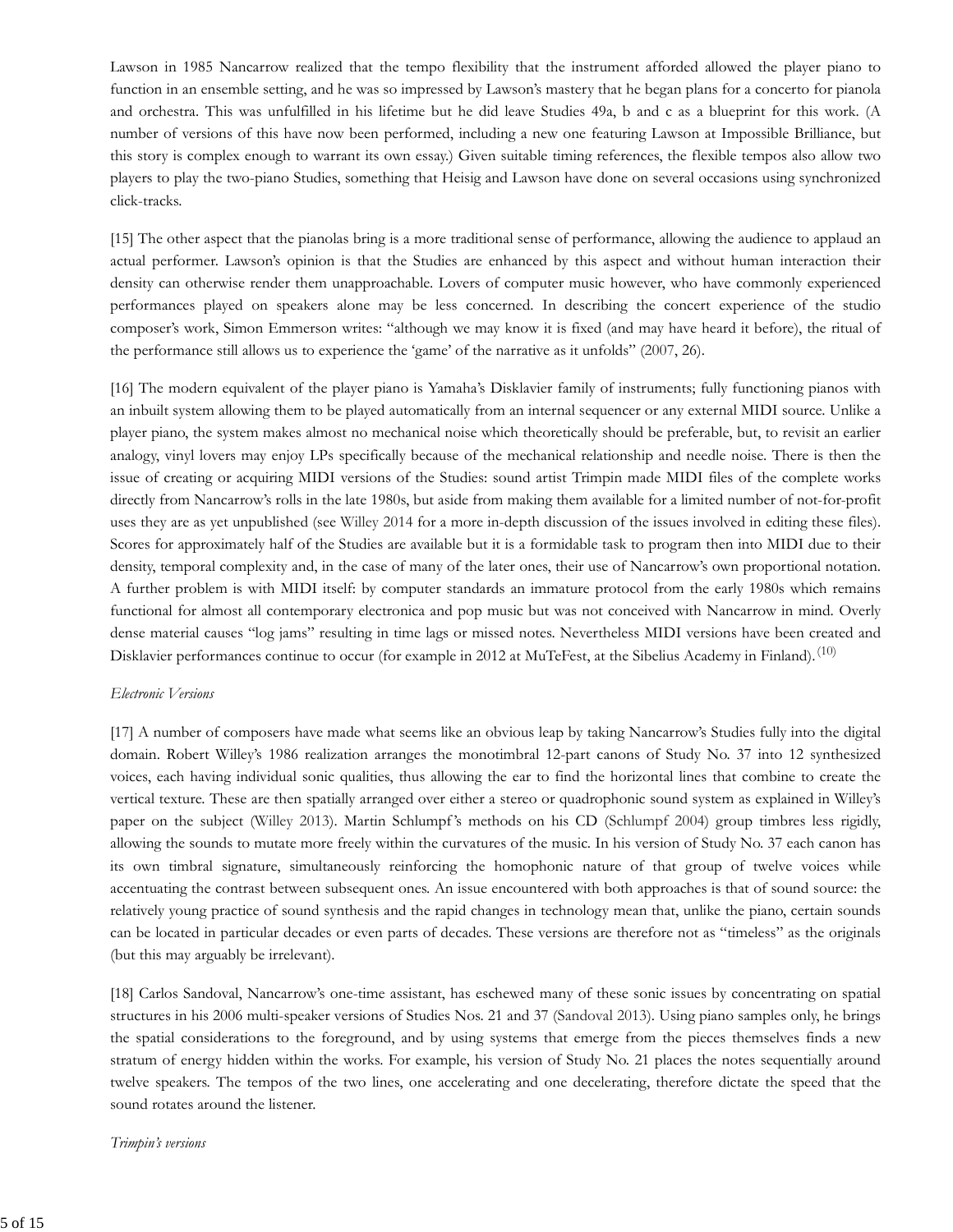[19] Existing in a category of their own are the versions by the US based German sound artist Trimpin. A great admirer of Nancarrow, he collaborated with him to support the longevity of his Studies by digitizing the rolls into MIDI. But he is best known for his large sound sculptures, several of which have played Nancarrow Studies. Aside from his Vorsetzer, a MIDI controlled device that sits on the keys of an acoustic piano turning it into a visually intriguing equivalent of a Disklavier, he has adopted a more sculptural approach to working with Nancarrow's music. This includes: the Contraption IPP 71512, a device than sits on top of a grand piano which produces preparations that can be automated; Floating Klompen (1987), a series of 100 hanging tuned wooden clogs sounding like woodblocks; and Conlonpurple (1997) a 60-note MIDI marimba that hangs in groups of notes around the audience. **Example 2** is a video excerpt from Conloninpurple. All of these devices have immense visual and kinetic appeal, so much so that when playing the Studies the experience of the instruments may compete with, even overwhelm, the musical material. $(11)$ 

#### *Piano Transcriptions*

[20] An almost heroic tradition has developed of pianists playing Nancarrow Studies, something that might have been considered impossible at the time of their composition. Nevertheless there is an increasing catalogue of astounding performers who include them in their repertoire. There is also a growing number of transcriptions available, including those by Yvar Mikhashoff, Thomas Ades, Erik Oña, Helena Bugallo, Amy Williams, Pierre-Laurent Aimard, Joanna MacGregor, David Appleton of Pianocircus, and Nancarrow himself. And there are now scores or recordings of Studies Nos. 3b, 3c, 3d, 4, 5, 6, 7, 9, 14, 15, 16, 18, 19, 20, 26, 32, and 44 using between two and twelve hands. Some of these, such as MacGregor's (2011) recording of 3c, use studio multi-tracking, but most are designed for live performance. As already stated, Nancarrow's music may be in danger of losing its provocative edge when inserted into the concert-hall tradition, but it also gains from the excitement of witnessing performers battle such dense and temporally challenging material. There is a further, more subtle element however; when the Studies are played on a mechanical piano there is a sense that the listener is communing directly with the composer. When a player is involved then a new and powerful personality is inserted into the relationship. For new listeners to Nancarrow this might not be anything of note. But for those who already know the player piano recordings it can, at times, as in the case of Trimpin's installations, feel like the performance medium is the dominant entertainment.

#### *Ensemble Arrangements*

[21] The popularity of orchestrated Studies began in 1992 with no fewer than eleven of them being arranged by Yvar Mikhashoff for the Ensemble Modern and released on their CD "Conlon Nancarrow Studies" (1993). Nancarrow was consulted on the instrumentation and suggested: "Strong preference given to oboe, horn, and trumpet, and the other winds; general avoidance of prominent flute or strings soloistically; and an awareness of the instrumentation trying to preserve some the attack properties of the player piano" (Liner notes to Ensemble Modern 1993). It seems that he was trying to avoid them being romanticized by the transcription process. The arrangements do however provide an entirely new view of the works. While some of the brutality of the player piano versions cannot be matched (for example the final section of Study No. 5 where 12 separate voices stack upon each other with jagged ferocity), lines and cross currents emerge that were previously buried inside the player piano's homophony. The continued success of these arrangements is borne out by the ensembles that have featured them in recent years. The London Sinfonietta include Study No. 7 in their 2006 release "Warp Works & Twentieth Century Masters" (2006) and Study No. 6 appears on Alarm Will Sound's release "A/Rhythmia" (2009). There have been a number of other significant arrangements worth mentioning including Study No. 3a by Derek Bermel also for Alarm Will Sound, and a muscular and fresh sounding Study No. 2b by James Poke for Icebreaker's "Cranial Pavement" (2005). The Dutch reed quintet Calefax, in collaboration with pianist Ivo Janssen, released a complete CD of their own arrangements of Nancarrow Studies (2009). A Carlos Sandoval/Thomas Ades version of 49a and 49b for large orchestra and Disklavier was performed at the 1999 BBC Proms by the Birmingham Contemporary Music Group and is published by Schott under the title *Study in Two Movements*. (12)

[22] The Arditti Quartet play an important role in the Nancarrow story, his String Quartet No. 3 having been written for them. Their virtuosity is demonstrated on their release "Conlon Nancarrow: Quartets and Studies" (2007), which includes arrangements of some of the later (and supposedly unplayable) Studies: Mikhashoff 's arrangement of Study No. 15,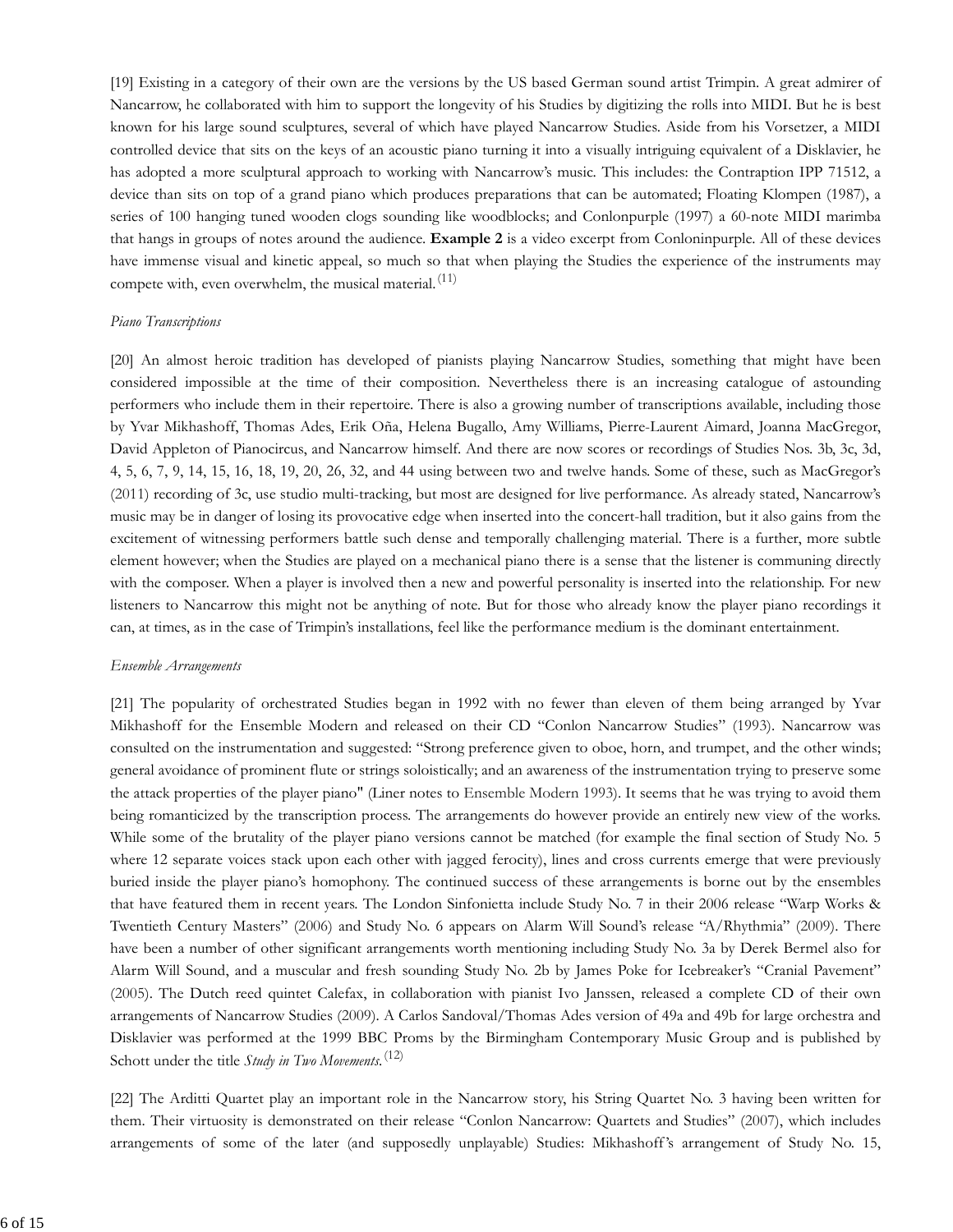Nancarrow's own string trio version of No. 34, and Paul Usher's Nos. 31 and 33 (the latter comprehensively discussed in a paper by Clifton Callender [2014]).

[23] An offshoot of the Calefax project was a trio of films by their bassoonist Alban Wesly, which simultaneously show the performances of three of their reed arrangements while humorously revealing their underlying musical structures. There are a number of film makers who have responded to Nancarrow in a similar way, including James Greeson and Tal Rosner, but this is a digression that probably warrants its own story.<sup>(13)</sup>

#### **Presenting the Studies, London 2012**

#### *Player Piano*

[24] "Impossible Brilliance: The Music of Conlon Nancarrow" took place on April 20th and 21st at London's Southbank Centre. The concept of the festival was to provide as complete a picture as possible of Nancarrow's work, and in particular a range of interpretations of the Studies. The key challenge was how best to represent them in their native form. In Paul Griffiths' exploration of post-war composition, Nancarrow's main entry interestingly comes under the heading "Homemade Music" (2010, 99–103), a reminder that the Nancarrow studio experience is a key factor. The goal therefore became to metaphorically transport the audience to the studio rather than the Studies to the concert hall. After budget constraints ruled out any physical recreation of the studio itself, the task was to transform the Purcell Room (an intimate and elegant modern wood paneled hall that seats 365) into the studio with minimum materials. The focus then would obviously be the instruments themselves.

[25] Trinity Laban Conservatoire of Music and Dance, one of the three main partners in the festival and the author's primary workplace, is located in Greenwich, London, and by chance very close to the base of Rex Lawson and Denis Hall from the Pianola Institute. It was in part thanks to this proximity that allowed them to be closely involved with the project and support the procurement and restoration of a suitable instrument. After a year and a half of searching, an identical piano to Nancarrow's was found, a Marshall and Wendell Ampico serial number 105681 built in 1924. Although in working order it still took many months of attention from Rex and Denis to get it to a condition that could cope with the 50-Study assault with a reasonable degree of certainty. The instrument contained the original 90-year-old motor, but as a backup, Rex, to the amusement of some, bought a second-hand vacuum cleaner from a local street market which would be placed in the dressing room, then rigged up a series of tubes and switches that allowed the on-stage operators to turn it on should the main motor fail. The hammers were prepared with tacks to replicate the tone of Nancarrow's leather/tacked one.

[26] The next question was who would actually "play" the Studies. Annette Margolis, Nancarrow's second wife, attended the 1962 Belle Artes concerts Nancarrow gave in Mexico City on his own pianos. She remembers:

When the concert began he came on the stage with the first roll of paper, inserted the roll in one of the pianos, I think it was called Opus No. 11, and left. The electrical piano played the music. He returned to retrieve the roll and insert another. He did this about twenty-five times and also named most of his works by number. Sometimes he said Sonatina or Fugue and the number, but there were no further descriptions of the work.

After each piece there was much applause. Conlon would bow shyly and the applause would continue. He would bow again and then, since there were no performers he could point to, he would gesture toward the mechanical piano! This, of course, brought laughter and amusement from the crowd, and a wry smile from Conlon. (Hocker 2012, 37)

So it was decided that Rex plus Wolfgang Heisig would play the part of Nancarrow, loading the rolls and talking to the audience as they saw fit. They would also perform the two-player piano Studies on push-up pianolas fitted to grand  $pianos.<sup>(14)</sup>$ 

[27] Having procured a workable instrument the next great problem was obtaining the rolls. The only place they can be purchased is from an edition that Wolfgang Heisig has permission to reproduce. These however only include around thirty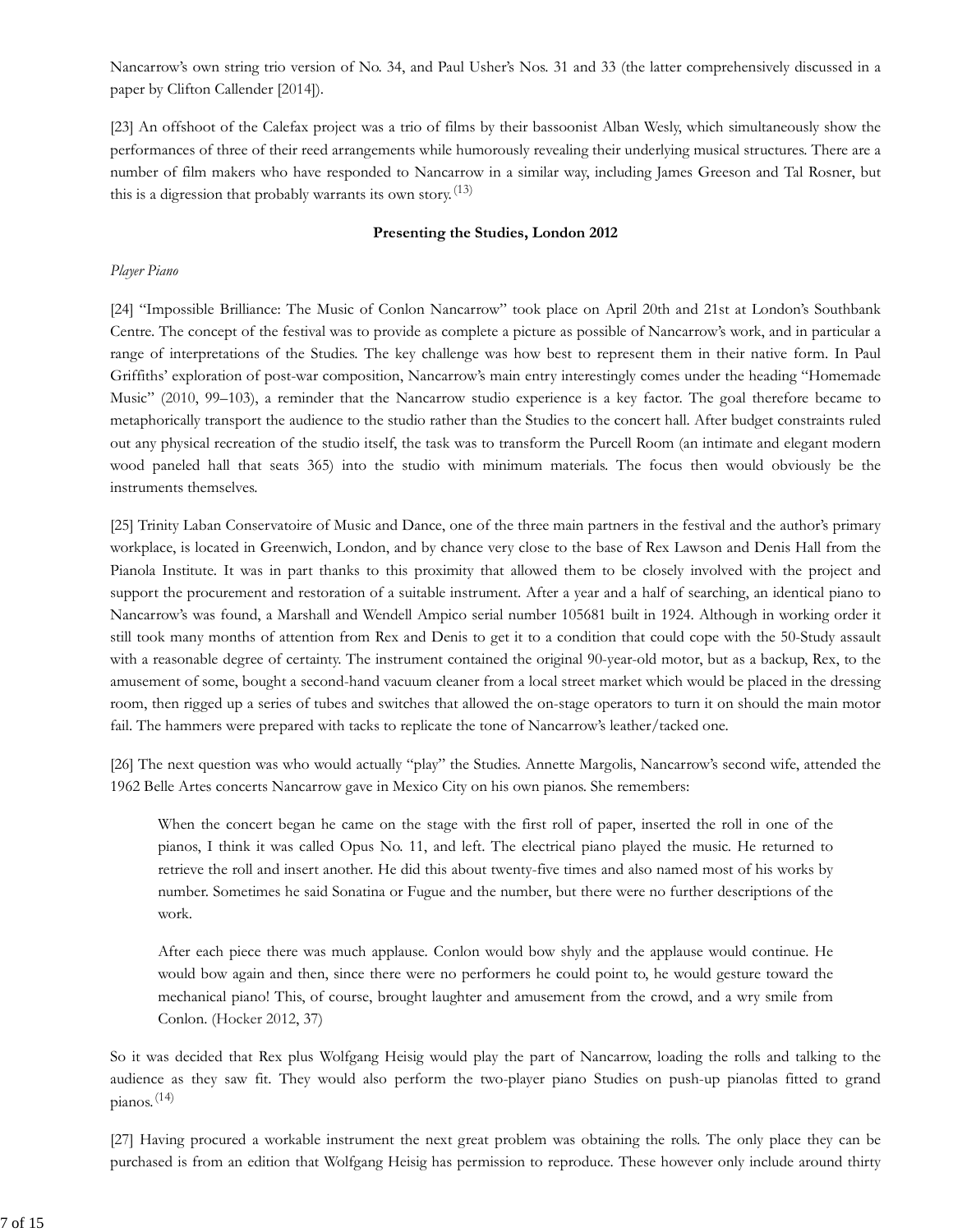of the Studies. Apart from the odd roll held privately here and there, the only full collections are owned by the estate of Jürgen Hocker, who died just two months before the festival, and the Paul Sacher Foundation Archive, which owns the originals plus a duplicate set for study/performance. Generously the Sacher Foundation agreed to loan the duplicates that were not obtainable from Heisig.

[28] The room was arranged with the player piano center stage with the lid up; the top and bottom doors were removed for sound projection and also for the interest of seeing the mechanism at work. Even though at 365 seats it is a relatively small hall, it was amplified via two condenser microphones placed behind the piano and the volume was set to effectively bring the instrument closer to the audience. It was flanked by the two grands which were unamplified. Pictures of Nancarrow's studio taken by James Greeson, chosen for their depiction of equipment and not people, were projected onto a screen at the rear of the stage and player piano rolls were hung vertically around as backdrop. Rex and Wolfgang listened to the pieces from a sofa on stage with a symbolic bottle of wine on hand (though it seems Scotch or Tequila would have been more accurate). **Example 3** provides a video excerpt from the end of Study No. 37, performed in the Purcell Room in April 2012.

#### **New arrangements**

[29] In parallel with the player piano preparations was the author's curation of the London Sinfonietta's show, destined for the 800-seat Queen Elizabeth Hall. It was agreed early on that it would include three new arrangements for the event: Study Nos. 49a, b and c arranged by John Ashton Thomas, Study No. 26 arranged by Matt Rogers, and Study No. 21 arranged by the author. Each produced different questions in our search for artistic integrity.

[30] The least problematic was Study No. 26. A seven-voice canon using only whole notes, it is striking in its contrast with the other Studies. Study Nos. 49a, b and c are subtitled "Excerpts from the forthcoming Concerto for Pianola and Orchestra," which Nancarrow began after meeting Rex Lawson but, as noted above, they were never formed much beyond the player-piano versions. The first problem was that even though Schott formally published the player piano score, no edition of it is actually available. They did however provide a facsimile version on special request. The second was that it used Nancarrow's proportional notation, and translating this into traditional notation required measuring the note values with a ruler directly from the paper and then translating them into suitable units. They are represented by Nancarrow in three ways: the distance between the noteheads, the length of a durational line after the notehead, and rapid glissandi that are written out fully with lines indicating the temporal space they fit into. All three are present in **Figure 3**. Transcribing the recordings accurately is extremely difficult, and almost impossible where irrational tempo ratios are involved. Luckily Trimpin was kind enough to provide his MIDI versions, which made the process manageable. As previously mentioned, there were already two orchestrated versions of this in circulation: Ades's large orchestra and Disklavier version of Studies Nos. 49 b and c and Paul Usher's "Nancarrow Concerto for Pianola and Chamber Orchestra," which is part arrangement, part new composition.<sup>(15)</sup> Our arrangement was an additional attempt to imagine Nancarrow's original plan, taking Ades's version as a guide and incorporating Rex's pianola as a "feature" if not a true soloistic part.

[31] Study No. 21 (aka Canon X) is perhaps the iconic Nancarrow Study and on the face of it unplayable thanks to streams of notes moving at over 100 per second and two synchronized but permanently changing tempi. The first problem was solved by cross fading from the live band to samples of Nancarrow's own piano at the points the tempo becomes too fast for the players, the second by using a film of two conductors who were recorded beating time to synchronized click-tracks.<sup>(16)</sup> The films were played on a large screen with both ensemble and audience following. Nancarrow had in fact considered filmed conductors as a means of synchronization for the unfinished Concerto for Pianola and Orchestra, so the films not only continued his train of thought but also provided an entertaining insight into the musical process for the audience.<sup> $(17)$ </sup> Past the point where the tempos become unplayable accurately, instructions were included for some players to improvise dense chromatic flurries at the highest extremes of their ranges. This was in part inspired by an anarchic version of Study No. 21 posted online by trumpeter Chris Colletti at his Juilliard Masters recital that eschews accuracy in favor of excitement and concept (the comments left by viewers of this version vary from enthusiasm to outrage).<sup>(18)</sup>

[32] Preparing the click-tracks and electronic parts was highly labor intensive: even with Trimpin's MIDI version as a blueprint, the accelerando and decelerando were both decidedly lumpy when scrutinized. The solution was the writing of a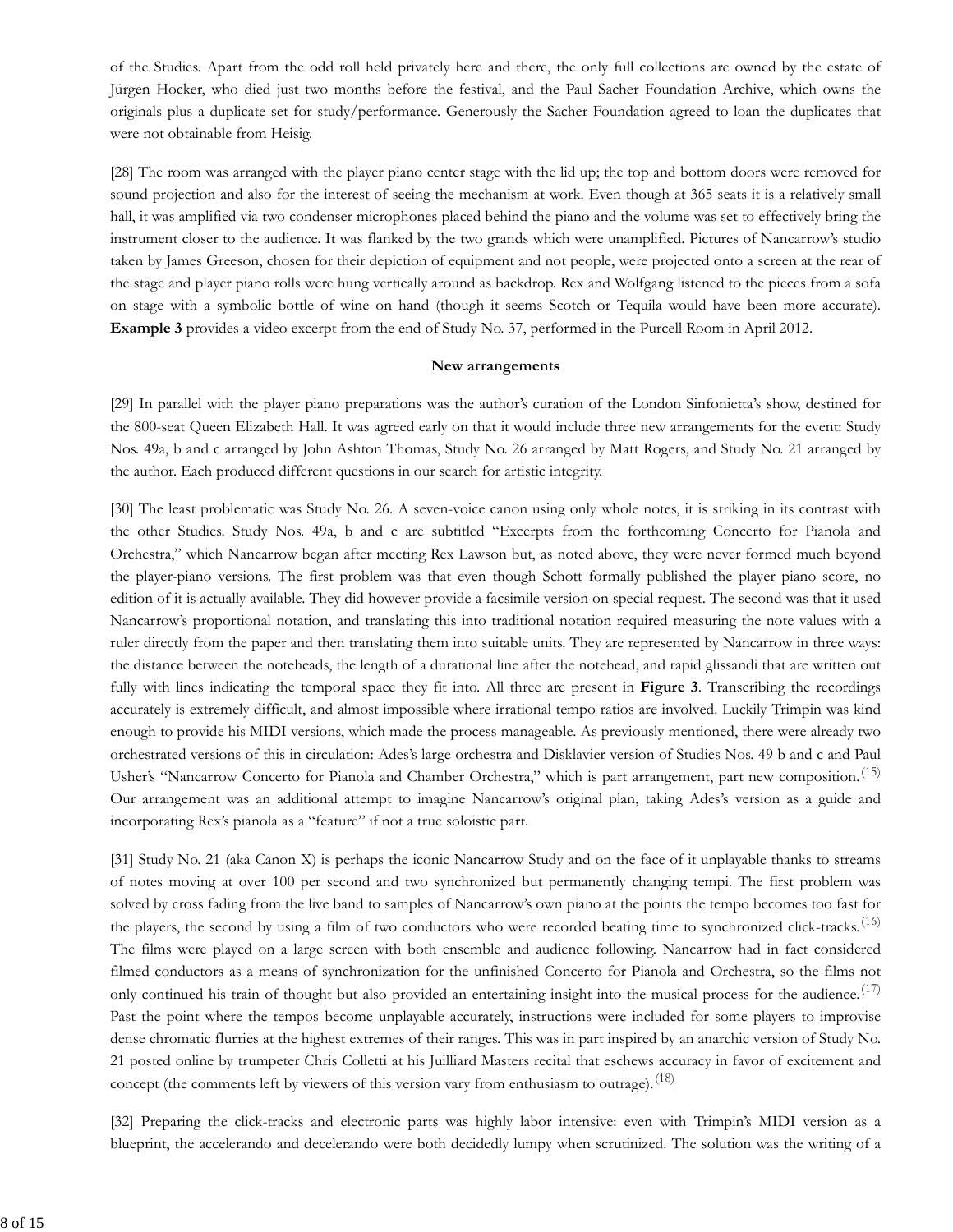MaxMSP patch that could generate smooth tempo curves at a given percentage change which could then be used to produce the combined timing map. **Example 4** is a video of the complete performance of Study No. 21 by the London Sinfonietta in Queen Elizabeth Hall.

[33] To summarize, the Studies that were finally included:

- The complete Studies performed in the Purcell Room over ten concerts on a Marshall and Wendell Ampico identical to Nancarrow's. The Studies for two players were performed by Rex Lawson and Wolfgang Heisig on push-up pianolas attached to grand pianos.
- Mikhashoff 's arrangement of Studies Nos. 5 and 6 played by the London Sinfonietta in the Queen Elizabeth Hall.
- New arrangements of Study No. 21 by the author, No. 26 by Matt Rogers, and Study No. 49a, b and c by John Ashton Thomas, featuring Rex Lawson on Pianola, also played by the London Sinfonietta.
- Paul Usher's arrangement of Study No. 33 played by the Arditti Quartet in the Queen Elizabeth Hall.
- Studies Nos. 12 and 21 played on Trimpin's Conloninpurple, installed in the QEH foyer.
- Studies Nos. 21 and 37 spatialized over a horizontal line array of 12 speakers next to Conloninpurple. Inspired by Sandoval's versions these were recreated using actual piano recordings made with a Disklavier rather than using samples.

The comprehensive program for the festival, included here in the **Appendix**, provides further context and introduces many of the unique performance issues discussed here.

#### **Discussion and conclusion**

[34] The previous section of this article has dealt primarily with the practical issues surrounding the festival development and the approach taken to the player-piano Studies. This final section briefly explores some of the less familiar questions of authenticity that specifically arise with Nancarrow's work and his use of the player piano, by noting some of the more familiar critical responses to the mechanical (and electronic) reproduction of music. The purpose in sketching the latter is to identify the broader context of the 2012 London Nancarrow festival, but more specifically to introduce ideas for further deliberation about the dissemination of his music.

[35] The player piano is essentially a mechanical means of music reproduction; does this mean that to play a Nancarrow roll is to reproduce a version of the original, even though the original has no other means of playing? This question is what makes Nancarrow's work specific. Reproducing music mechanically is essentially a twentieth-century invention. It is a century in which, as Schwartz (1996) indicates, the intertwining of authenticity and reproduction emerged: the original was valued and reproductions were perceived as inferior (especially reproduction aimed at a mass market). One example of this new tension is the invention of new means of mechanical musical reproduction (the phonograph as well as the player-piano) coinciding with the emergence of music movements that valued performance with instruments that were historically authentic, despite arguably superior but anachronistic versions becoming available (Arnold Dolmetsch led such a movement in the early years of the century).

[36] Popular responses over the succeeding hundred years could, very crudely, be said to embrace the new as reflected in the sales of equipment from phonograph to iPod, waxing and waning as newer technologies superseded earlier ones. Critical responses over the last seventy-five years and more are, unsurprisingly, both "doom laden" and enthusiastic. Of the latter, Stuckenschmidt, writing in the mid-1920s, is perhaps one of the earliest. For him, as Scheinberg (2007, 28) has noted, mechanical reproduction provided composers with the opportunity of dictating their intentions. She observes that Stuckenschmidt urged composers to use mechanical reproduction to supervise the way their works were to be recorded for posterity. Thus the composer could evade the imprecision of musical notation and bypass the performer's influence on the composer's works. Nancarrow was first inspired to use the player piano to overcome performer limitations, following a suggestion in Henry Cowell's *New Musical Resources* (1966), but he was clearly positive about its no-performer aesthetic.

[37] Writing just over ten years before Nancarrow began his player-piano explorations, Walter Benjamin recognized a complex series of tensions between an original and a reproduced work of art: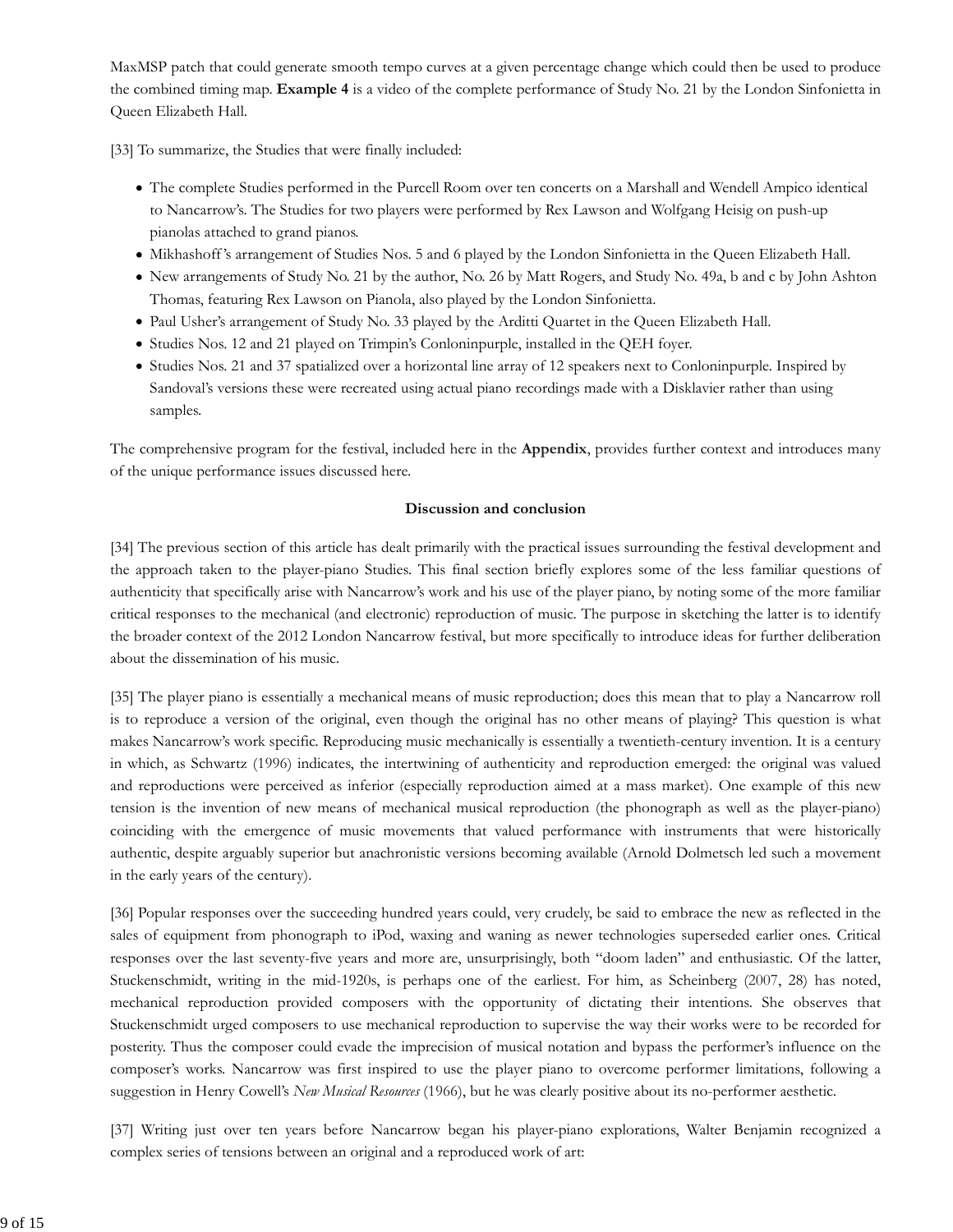The authenticity of a thing is the essence of all that is transmissible from its beginning, ranging from its substantive duration to its testimony to the history which it had experienced. Since the historical testimony rests on the authenticity, the former, too, is jeopardized by reproduction when substantive duration ceases to matter. And what is really jeopardized when the historical testimony is affected is the authority of the object. (Benjamin 1936, 14)

In considering the 'something' that is lost at the point of reproduction, he states "One might subsume the eliminated element in the term 'aura' and go on to say: that which withers in the age of mechanical reproduction is the aura of the work of art" (Benjamin 1936, 14). The aura of a piece of notated piano music might be said to reside in a combination of the composer's score and that which a performer brings to a performance. Benjamin notes a fundamental change from theater to film as being the loss of the actor's opportunity to adapt a performance in response to an audience; film instead creates a new drama that is mediated by editing. This is analogous to the recording of a piano performance for distribution as a player-piano roll. In Nancarrow's case however the composer's score was a personalized shorthand from which the rolls were punched. The published scores were only created afterwards and function primarily as study objects, the performance aspect already being complete. With no performer and no traditional score necessary, the aura of Nancarrow's works is less easily located. The original rolls are imbued with evidence of the composer's presence: hand-drawn tempo ratios along one edge, Scotch tape repairing erroneous punchings, but these of course are not available for performance. Very few copies of these rolls have ever been made. Approximately half are commercially available, but demand is understandably minimal, so all are rare objects. If Nancarrow himself had made and sold signed copies they might be the equivalent of an artist's print, but nevertheless when heard on a player piano similar to his, their combined scarcity and comparative novelty may induce a suitably acceptable version of the aura.

[38] Suisman's discussion is useful here in reinforcing the idea that Nancarrow's work is distinctive. He notes that Benjamin formulated his contention that works of art lost their "aura" when disseminated via mechanical reproduction with reference to photography and cinema rather than to the reproduction of music (Suisman 2010). Suisman draws a neat distinction between the more or less contemporaneous early twentieth-century inventions of the phonograph and the player piano, arguing that the latter comes closer to a live performance than a recording, since it is on an actual instrument. Significantly for the present discussion, he continues:

And even today, under most conditions and even with high-end audio equipment, recordings sound like recordings, not like reanimations of some original acoustic event. That is, one is unlikely to mistake a sound recording, whether analog or digital, for the performance of a live human musician; a recording of a piano, for example, will simply not reverberate in a room the same as the playing of an actual piano. By contrast, a reproducing piano roll generated sounds far closer to those made by the original pianist, whether it was Ignacy Jan Paderewski or a moderately skilled hack working for one of the player-piano companies" (Suisman 2010, 15–16).

[39] Kivy (1995) replaces the idea of a single authenticity of performance practice with the idea of there being several, each having its own validity. These include "composer" authenticity, which seeks to be faithful to the composer's intentions. This is however immediately troubled by Nancarrow's lack of ambition for his player-piano studies as live concert events. As previously noted he was generally happy to support the idea but made no arrangements for these to occur after the single instance in 1962. The informality of his studio performances are perhaps the clearest example of his intentions, but to continually transport the audience to an imaginary studio is limiting. Another of Kivy's categories is faithfulness to performance practices prevalent during the composer's lifetime. There is so little to compare Nancarrow's practice with during (or after) his lifetime that this is also of little support. What we do have however is evidence of the sonic aesthetic that he wished to convey, which is the third of Kivy's categories, and we have found that it is highly possible to replicate this. The fourth category is faithfulness to the performer's own sensibilities. Who is the performer in this case? At the London Festival the style and means of presentation was largely conceived by this author acting as curator, with the theatre of the event being enhanced by the two charismatic "operators." Using Kivy's measures, some degree of authenticity is clearly possible, but a search for authenticity is of course no guarantee of an enjoyable event.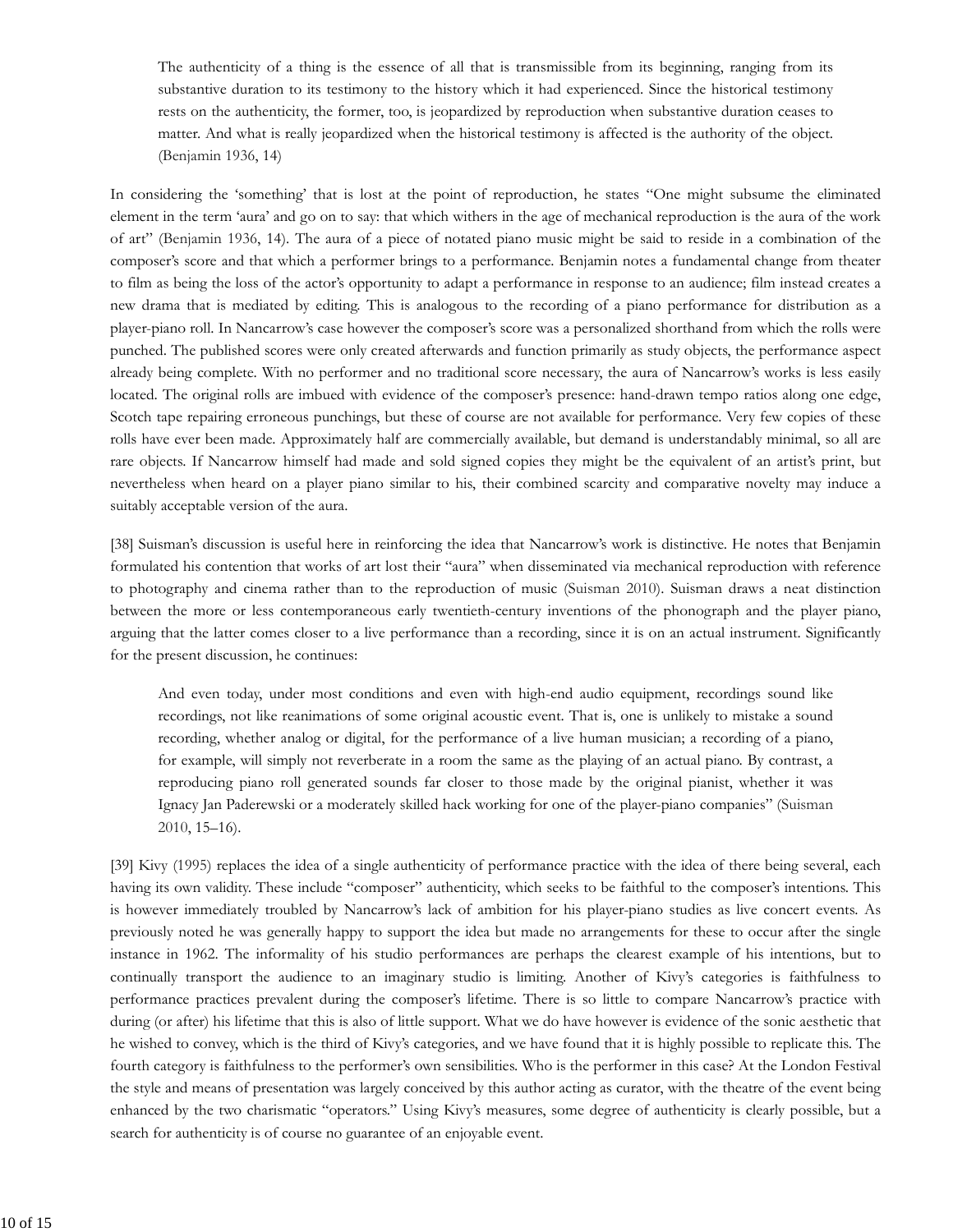[40] Richard Taruskin describes the "poeitic fallacy" as "the conviction that what matters most (or more strongly yet, that all that matters) in a work of art is the making of it, the maker's input" (Taruskin 2004, 10). Thus, those who argue for authenticity, and place a premium on the "original," or who, with Benjamin, value and seek the "aura," are guilty of the fallacy in their thinking. They put, according to Taruskin, the composer (and associated professionals, colleagues of academics, and critics) as the sole arbiters of what is to be judged as art and as good music. Anyone else, listener or the untrained, are not merely considered ill-equipped to judge, they are left out of account. The way out of the problem, Taruskin proposes, is to include consideration of "the manner of the way music communicates experience through its particular medium" (2004, 16).

[41] Popular music and its adherents have, from the second half of the twentieth century, clearly had no concerns about reproductions lacking authenticity. In fact the reproductions themselves have developed their own versions of authenticity, putting a greater value (both economic and aesthetic) on the older technology—with, for example, vinyl LPs of classic albums often being worth far more now than when they appeared. The "aura" of Nancarrow's original is tied both to the player piano and the place and time it was written, and it may be argued that it is the lack of original performer that strengthens this bond.

[42] Nancarrow's work, specifically the collection of player-piano Studies, is not only unique in the consistent, innovative, and detailed exploration of temporal structures. It is also his use of the player piano that situates his work in a nexus between the worlds of score interpretation and computer music, between instrumental performance and music that exists only in recorded form. He can be viewed as the first computer composer, with the piano roll as a series of ones and zeros and the player piano as a digital-to-analogue converter. The crucial difference is that this particular digital-to-analogue converter imparts considerable personality at the point of conversion and carries with it the baggage of two-hundred years of music making. Gann (1995) has noted that despite the greater accessibility and immediacy of computerized tools, Nancarrow managed to anticipate many of the problems that arise in computer composition as well as explore many that are still exclusive to him. He was working in an historical period where the player piano was available but the personal computer was not, and it was the very process of overcoming the limitations of the player piano that produced such innovative solutions. That historical window is now firmly shut and recognizing its significance was key to the thinking behind the 2012 festival.

**Dominic Murcott Composition Department Trinity Laban Conservatoire of Music and Dance Old Royal Naval College Greenwich London SE10 9JF**

**d.murcott@trinitylaban.ac.uk**

#### **Works Cited**

Benjamin, Walter. 1936. *Work of Art in the Age of Mechanical Reproduction*. New York, NY: Prism Key Press, Kindle Edition.

- Bugallo, Helena. 2014. "Harmonic and Non-Harmonic Temporal Structures in Nancarrow's Study no. 47 for Player Piano." *Music Theory Online* 20, no. 1.
- Callender, Clifton. 2014 "Performing the Irrational: Paul Usher's Arrangement of Nancarrow's Study No 33, Canon 2: Square Root of 2." *Music Theory Online* 20, no. 1.
- Cowell, Henry. [1930] 1966. *New Musical Resources* (with notes and an accompanying essay by David Nicholls). Cambridge: Cambridge University Press.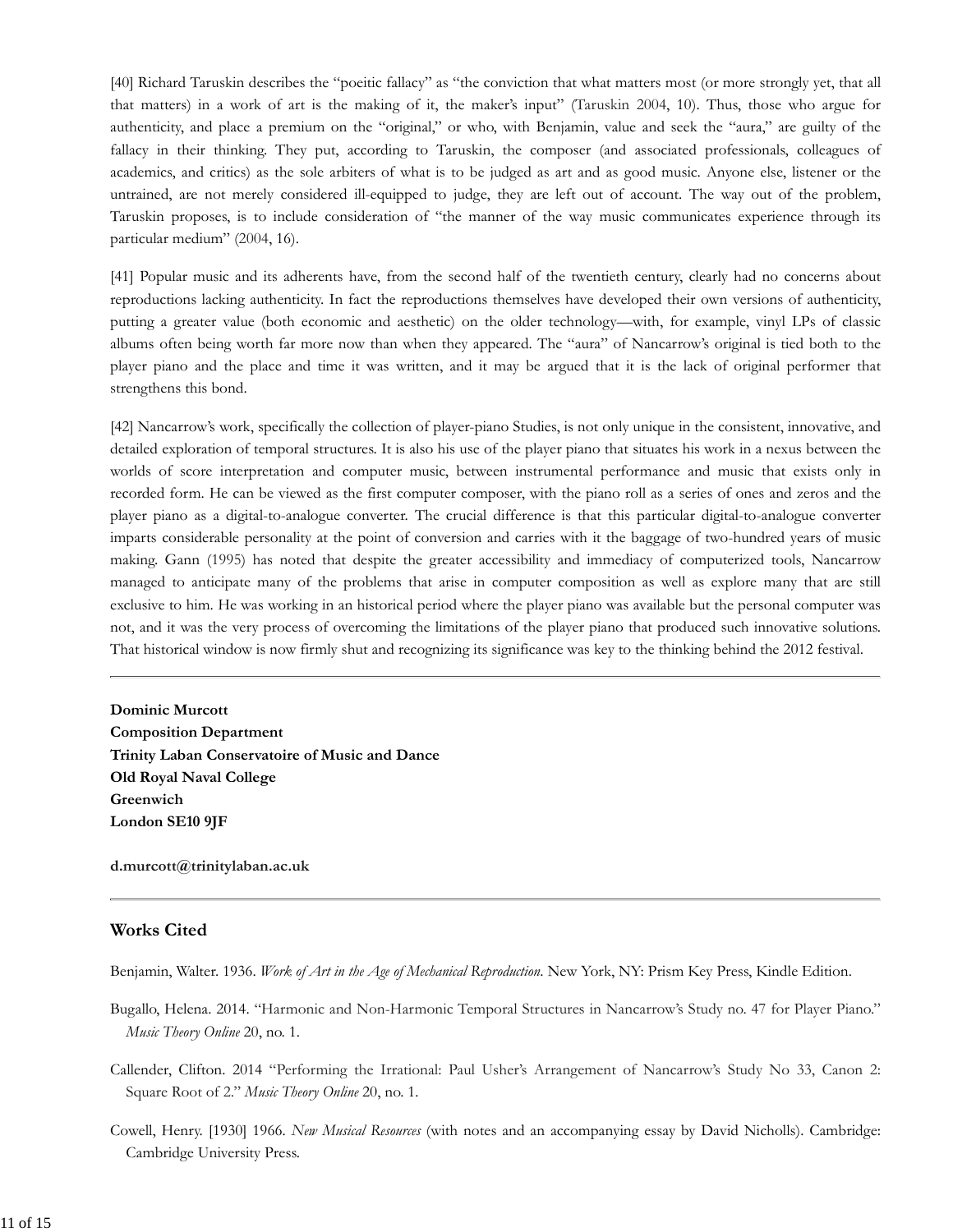Duffie, Bruce. 1987. "Composer Conlon Nancarrow: A Conversation With Bruce Duffie."

Emmerson, Simon. 2007. *Living Electronic Music.* Aldershot, UK: Ashgate.

Focke, Ed. 2011. *Trimpin: Contraptions for Art and Sound*. Seattle: University of Washington Press.

Gann, Kyle. 1995. *The Music of Conlon Nancarrow.* New York: Cambridge University Press

—————. 2014. "Outside the Feedback Loop: A Nancarrow." Keynote Address, Online Symposium: Conlon Nancarrow, Life and Music 2012. Published in *Music Theory Online* 20, no. 1.

Griffiths, Paul. 2010. *Modern Music and After*, 3rd ed. New York: Oxford University Press.

Hocker, Jürgen. 2012. *Encounters With Nancarrow*, trans. Steven Lindberg. Plymouth, UK: Lexington.

Kivy, Peter. 1995. *Authenticities: Philosophical Reflections of Musical Performance.* Ithaca, NY: Cornell University Press.

Leitman, Sasha. 2011. "Trimpin: An Interview" *Computer Music Journal* 35, no. 4: 12–27.

Nemire, Julie A. 2014. "Convergence Points in Conlon Nancarrow's Tempo Canons." *Music Theory Online* 20, no. 1.

Petrescu, Nicolae. 2008. "Loud Music Listening" *McGill Journal of Medicine* 11, no. 2: 169–76.

Sandoval, Carlos. 2013. "Nancarrow in Twelve Channels" (accessed May 29, 2013).

Scheinberg, Erica Jill. 2007. "Music and the Technological Imagination in the Weimar Republic: Media, Machines and the New Objectivity." PhD diss., University of California, Los Angeles.

Schwartz, Hillel. 1996. *The Culture of the Copy: Striking Likenesses, Unreasonable Facsimiles*. New York: Zone Books.

Suisman, David. 2010. "Sound, Knowledge, and the 'Immanence of Human Failure' Rethinking Musical Mechanization through the Phonograph, the Player-Piano, and the Piano." *Social Text* 102 28, no. 1: 13–34.

Taruskin, Richard. 2004. "The Poeitic Fallacy." *Musical Times* 145: 7–34.

Thomas, Margaret E. 2014. "Conlon Nancarrow, 'Hot' Jazz, and the Principle of Collective Improvisation." *Music Theory Online* 20, no. 1.

Wheen, Natalie. 1990. "Interview With Conlon Nancarrow." *The Journal of the Pianola Institute* 3: 10. First broadcast January 18, 1990, BBC Radio 3.

Willey, Robert. 2013. "Electronic Realizations of Conlon Nancarrow's Study No. 37 for Player Piano" (accessed May 29, 2013).

—————. 2014. "The Editing and Arrangement of Conlon Nancarrow's Studies for Disklavier and Synthesizers." *Music Theory Online* 20, no. 1.

#### **Discography**

Alarm Will Sound. 2009. *A/Rhythmia.* Nonesuch 7559-79933-0.

Arditti Quartet. 2007. *Conlon Nancarrow: Quartets and Studies.* Wergo WER 6696 2.

Calefax. 2009. *Studies For Player Piano.* Conlon Nancarrow. MDG 619 1548-2.

Ensemble Modern. 1993. *Nancarrow*. RCA Victor 09026-61180-2.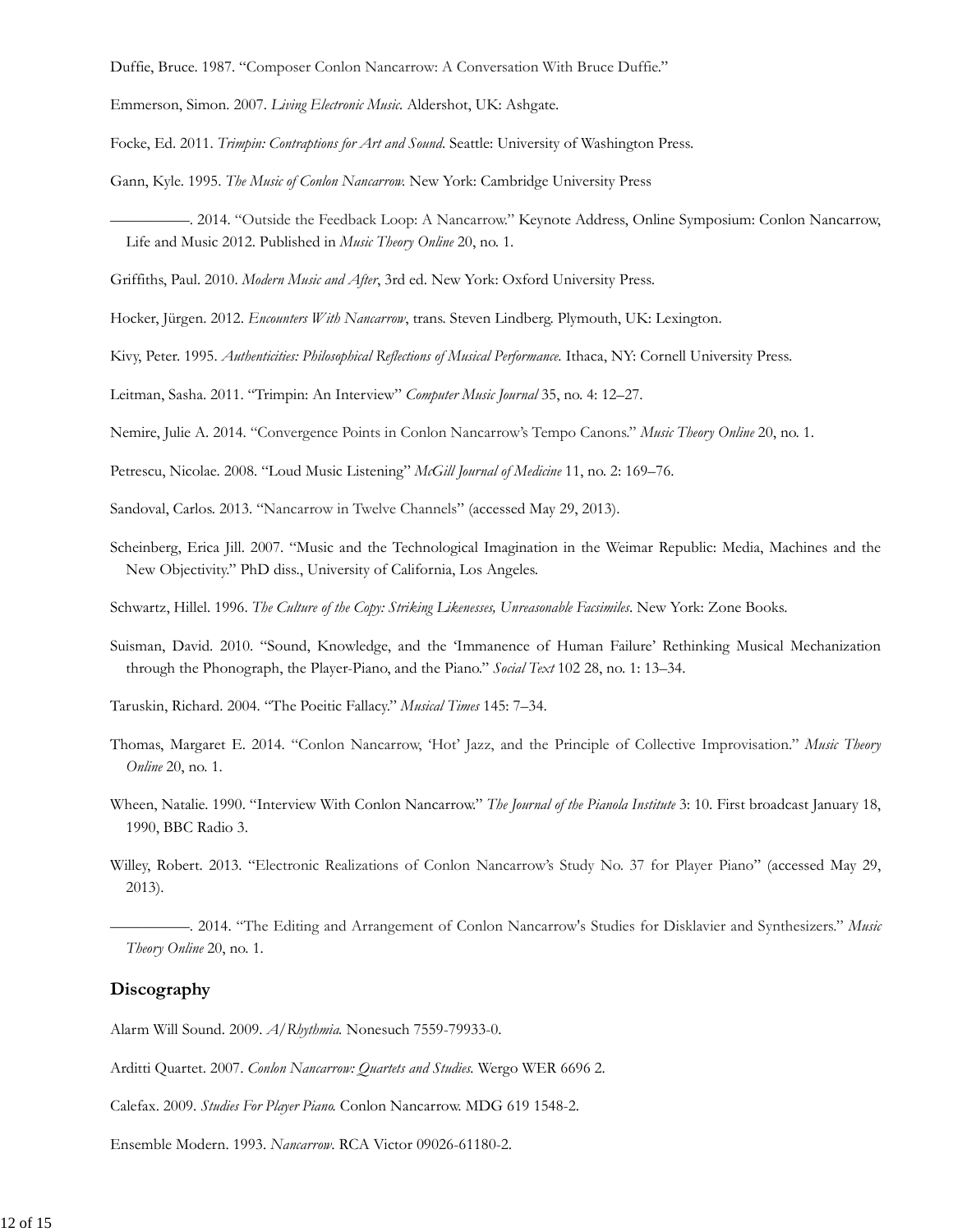Icebreaker. 2005. *Cranial Pavement.* Cantaloupe CA21024.

London Sinfonietta. 2006. *Warp Works & Twentieth Century Masters.* Warp WARP144/.

- MacGregor, Joanna. 2011. *Cage and Nancarrow: Sonatas and Interludes for Prepared Piano, Canons and Studies.* Warner Classics 2564-67856-6.
- Nancarrow, Conlon. 1977. *Studies for Player Piano: the Original 1750 Arch Recordings.* San Francisco: Other Minds. CD. OM1012/15-2

—————. 1988. *Studies for Player Piano, Vols 1–5.* Wergo WER 6907 2.

Schlumpf, Martin. 2004. *Die Kunst des Tempokanons*. Conlon Nancarrow. Wergo ARTS 81032.

#### **Footnotes**

\* I would like to thank Gillian Moore of the Southbank Centre and Andrew Burke of the London Sinfonietta for their collaboration in making the 2012 Nancarrow Festival possible. I would also like to thank Felix Meyer of the Paul Sacher Foundation, Charles Amirkhanian and Kyle Gann for their inspirational contributions to the event, Rex Lawson and Denis Hall for their advice and generous support with the player piano, Stephen Montague for his personal recordings of Nancarrow and most particularly Yoko Sugiura-Nancarrow and Mako Nancarrow Sugiura for allowing me access to Conlon's studio and looking after me so kindly in Mexico City. I am especially grateful to Anne Murcott for proof-reading and editing and to the two anonymous reviewers in providing lengthy suggestions and constructive comments on an earlier draft of this submission. Finally I would like to thank Yonatan Malin for his considerable support in developing the article.

An even earlier version of this article was prepared as a paper for "Conlon Nancarrow: Life and Music, Online Symposium" September 27th–October 27th 2012 and is published online at http://conlonnancarrow.org/symposium/Program.html. Return to text

1. The festival was initially conceived solely because of the interest the parties had in the composer. The connection with his centenary was only made after planning had begun. Return to text

2. It was believed at the time to be the first ever, but it seems that honor goes to Jürgen Hocker in Köln, 1997. Return to text

3. The main purpose of the Sacher Foundation is the care of its enormous archive of twentieth and twenty-first century music, housing the manuscripts of Bartók, Reich, Stockhausen and many others. Nancarrow's complete manuscripts and archived correspondence was acquired by the Foundation shortly before his death in 1997. http://www.paul-sacherstiftung.ch/en/about\_the\_foundation.html (accessed 6 January 2014). Return to text

4. For a 1962 example, see http://www.youtube.com/watch?v=CAsP8tBlU9k (accessed 29th May 2013). The video was originally released on *The Glenn Gould Collection* volume 3, recorded 1962, Sony 1990, 6 LD. Return to text

5. Letter from Conlon Nancarrow to Monika Furst-Heidtmann 28th July 1980, Conlon Nancarrrow Collection, Sacher Foundation, Basel.

Return to text

6. Measurements and observations by the author. Return to text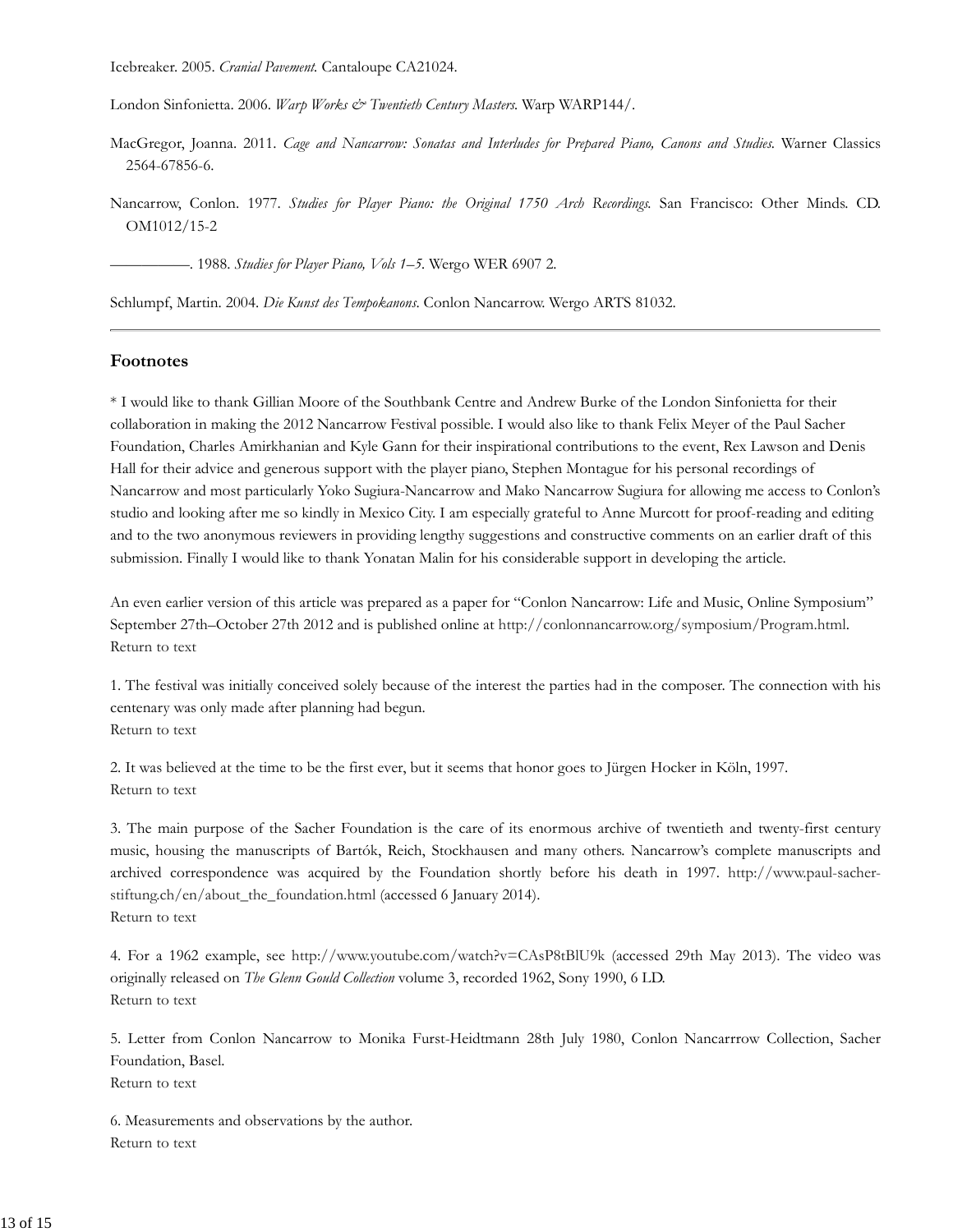7. Only the leather/tack piano is heard on the Wergo recordings as the other was not functional at the time of recording. Return to text

8. Conversations between Robert Shumaker, the session's sound engineer, and the author, October 2012. Return to text

9. Letter from Tracy Caras to Conlon Nancarrow 10th November 1982, Conlon Nancarrrow Collection, Sacher Foundation, Basel.

Return to text

10. See http://www.siba.fi/en/whats-on1/-/events/event/3302 (accessed 29th May 2013). Return to text

11. For a greater insight into Trimpin's work see Focke 2011 and Leitman 2011. Return to text

12. See paragraph 27, below, for more on this work. Return to text

13. See http://talrosner.com/projects/nancarrow. Return to text

14. Of these, Study No. 44 needed no synchronization and Wolfgang had already prepared click tracks for two of the others. At the last minute it was discovered that there was no click track for No. 48c. There was no time to acquire the scores, create synchronized clicks with spoken cues at a ratio of 60:61 then mark up the rolls with cue points so the players could maintain sync. In a rapid piece of improvisation a recording was made with 48a in one channel and 48b in the other, lined up to end at the same time, and Rex and Wolfgang heroically agreed to attempt the piece by keeping their rolls in time with the recording. They ended—of course—immaculately together!

Return to text

15. The Ades version is published by Schott under the title *Study in Two Movements*. Return to text

16. Both were Baldur Brönnimann, the conductor for the concert. Return to text

17. On July 3, 1989 Nancarrow responded to a somewhat restrictive set of questions in a letter from Constantine Moschos (who had been asked by Wolfgang Becker to help programme computer controlled films) by saying that the piece is not written yet but will be for pianola and large orchestra. Conlon Nancarrow Collection, Sacher Foundation, Basel. Return to text

18. http://www.youtube.com/watch?v=q5bJcMoQRcM (accessed January 7, 2014). Return to text

#### **Copyright Statement**

#### **Copyright © 2014 by the Society for Music Theory. All rights reserved.**

[1] Copyrights for individual items published in *Music Theory Online* (*MTO*) are held by their authors. Items appearing in *MTO* may be saved and stored in electronic or paper form, and may be shared among individuals for purposes of scholarly research or discussion, but may *not* be republished in any form, electronic or print, without prior, written permission from the author(s), and advance notification of the editors of *MTO.*